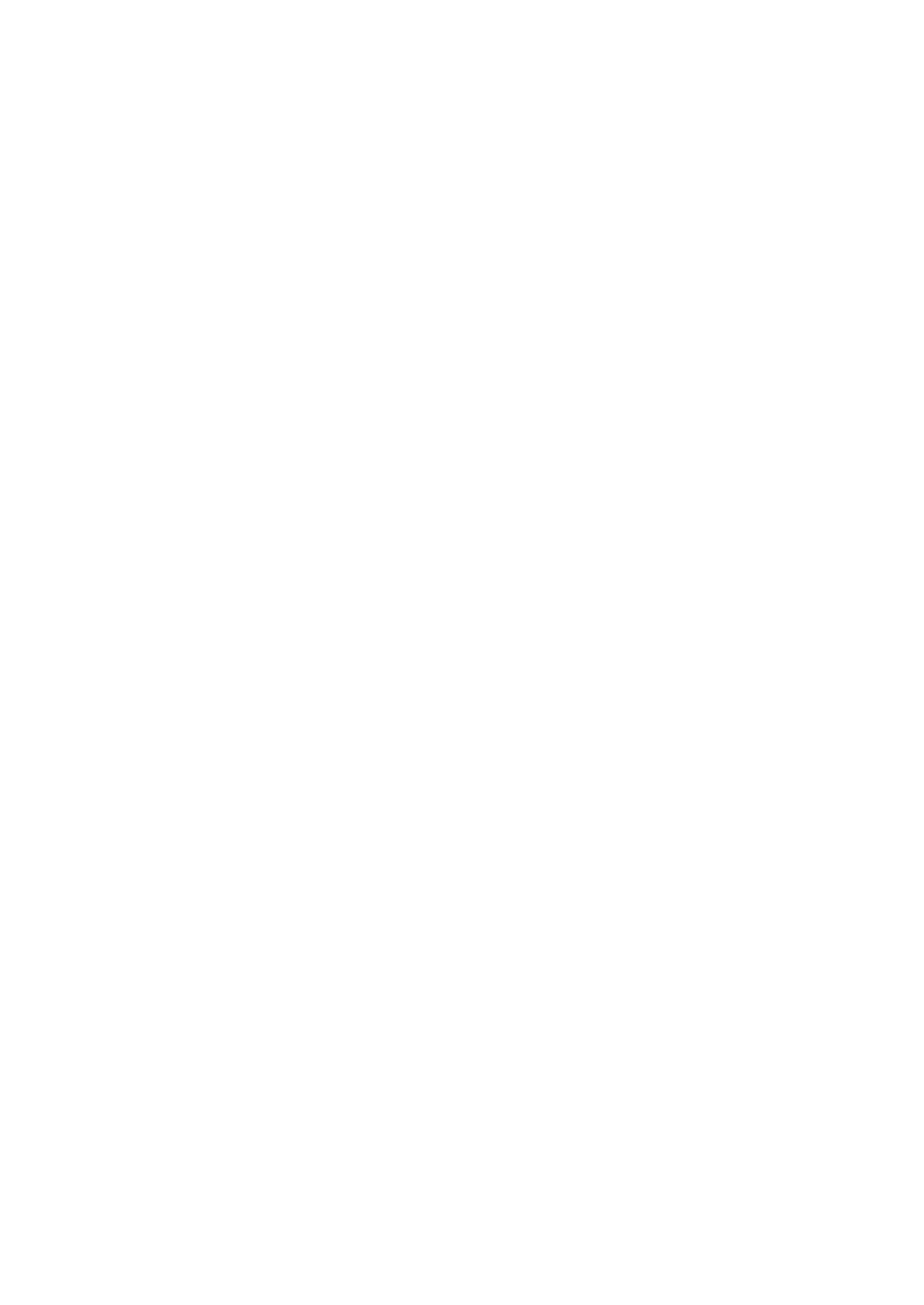

# **NORTHERN TERRITORY OF AUSTRALIA**

#### **No. 41 of 1987**

# **AN ACT**

#### to make provision for the cross-vesting of certain jurisdiction

#### WHEREAS:

1. Inconvenience' and expense have occasionally been caused to litigants by jurisdictional limitations in Federal, State and Territory courts.

2. It is desirable -

- (a) to establish *a* system of cross-vesting of jurisdiction between those courts, without detracting from the existing jurisdiction of any court;
- (b) to structure the system in such *a* way as to ensure as far as practicable that proceedings concerning matters which, apart from this Act and any law of *a* State relating to cross-vesting of jurisdiction, would be entirely or substanof jurisdiction, would be entirely of substant tially within the jurisdiction (other than an accrued jurisdiction) of the Federal Court or the Family Court or the jurisdiction of *a* Supreme Court of *a* State or Territory of the Commonweal th are instituted and determined in that court, whilst providing for the determination by one court of Federal and State matters in appropriate *cases;* and
- (c) if *a* proceeding is instituted in *a* court that is not the appropriate court, to provide *a* system under which the proceeding will be transferred to the appropriate court.

**[***Assented to 15 October, 1987***]**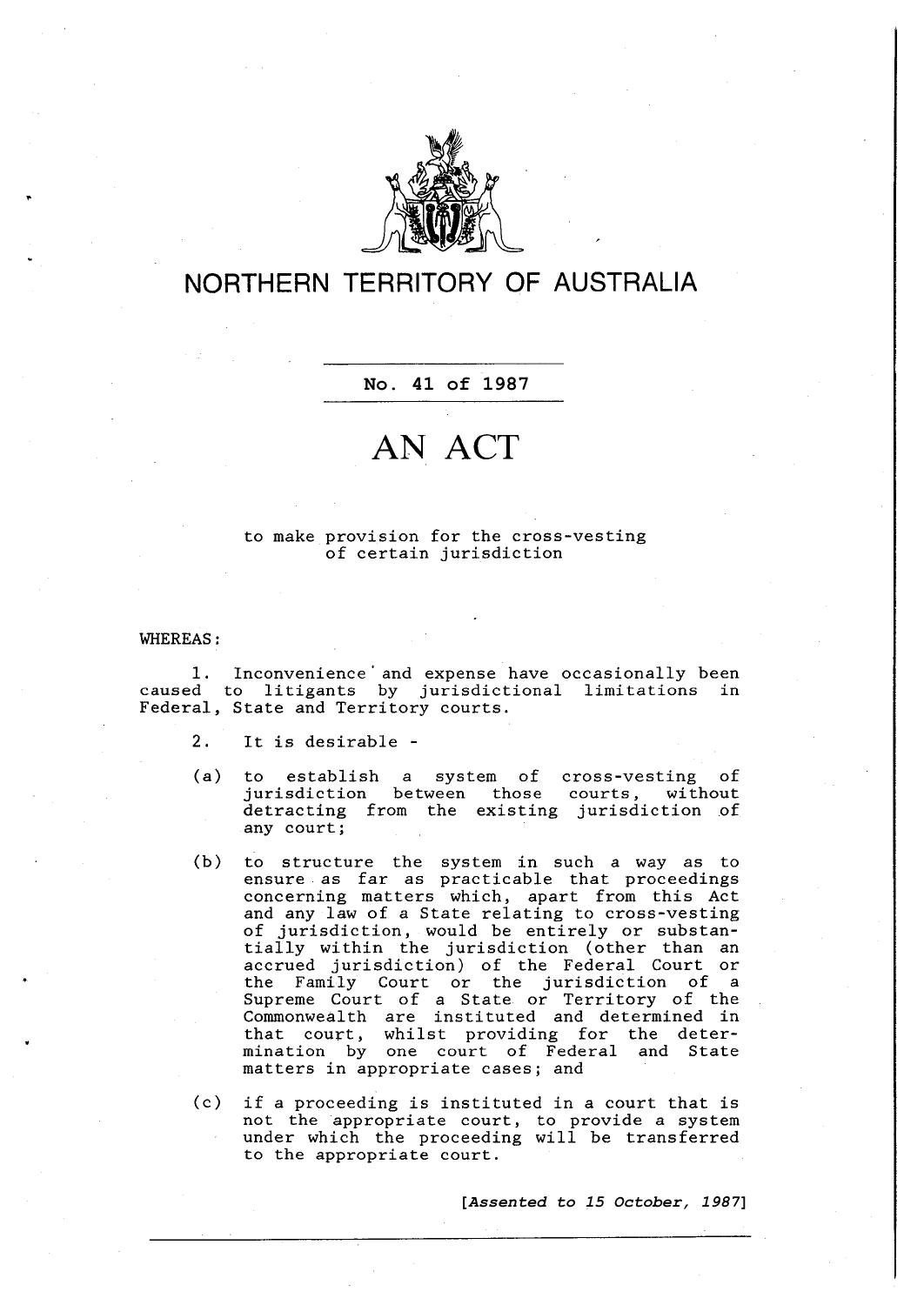BE it enacted by the Legislative Assembly of the Northern Territory of Australia, 'with the assent as provided by the *Northern Territory (Self-Government) Act* 1978 of the Commonwealth, as follows:

#### 1. SHORT TITLE

This Act may be cited as the *Jurisdiction of Courts (Cross-vesting) Act 1987.* 

#### 2. COMMENCEMENT

(1) Sections 1 and 2 shall come into operation on the day on which the Administrator's assent to this Act is declared.

(2) The remaining provisions of this Act shall come into operation on a date to be fixed by the Administrator by notice in the *Gazette.* 

## 3. INTERPRETATION

(1) In this Act, unless the contrary intention appears -

"Family Court" means the Family Court of Australia;

"Federal Court" means the Federal Court of Australia;

"Full Court", in relation to a Supreme Court of a State, includes a court of the State to which appeals lie from a single judge of that Supreme Court;

"judgment" means a judgment, decree or order, whether final or interlocutory;

"Northern Territory matter" means a matter -

- (a) in which the Supreme Court has jurisdiction otherwise than by reason of a law of the Commonwealth or of another State; or
- (b) removed to section 8; the Supreme Court under

"party", in relation to a proceeding, includes a person who intervenes in the proceeding;

"proceeding" does not include a criminal proceeding;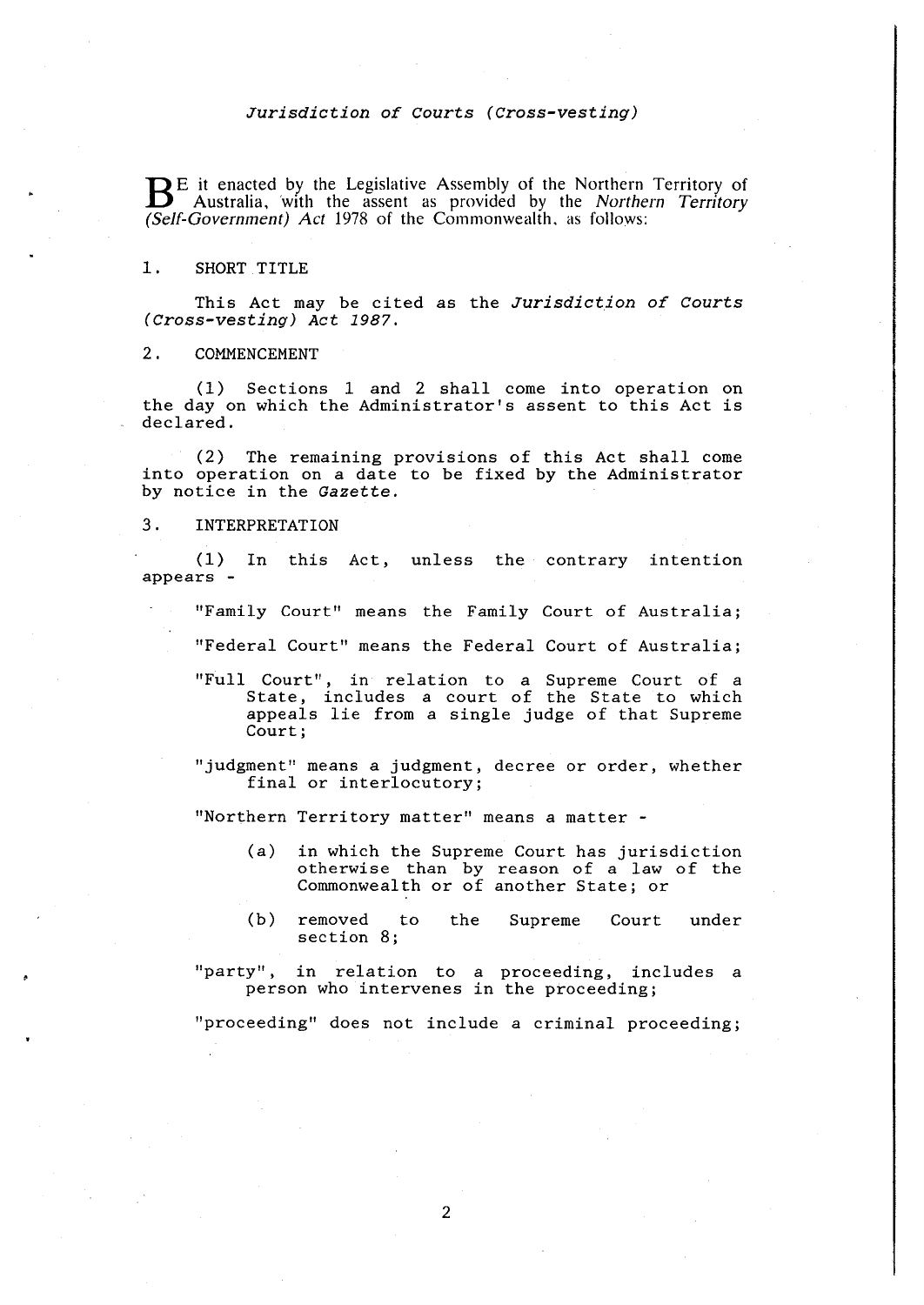- "special federal matter" has the same meaning as in the Jurisdiction of Courts (Cross-vesting) Act 1987 of the Commonwealth;
- "State" means the Northern Territory or *a* State of the Commonwealth;
- "State Family Court", in relation to a State, means a court of that State to which section 41 of the Family Law Act 1975 of the Commonwealth applied by virtue of *a* Proclamation made under section  $41(2)$  of that Act;

"Territory" does not include the Northern Territory.

(2) A reference in this Act, other than a reference in section 4(3), to the Supreme Court of *a* State includes, if there is a State Family Court of that State, a reference to that State Family Court.

4. VESTING OF ADDITIONAL JURISDICTION IN CERTAIN COURTS

(1) The Federal Court has and may exercise original and appellate jurisdiction in respect of Northern Territory matters.

(2) The Family Court has and may exercise original and appellate jurisdiction in respect of Territory matters.

( 3) The Territory has jurisdiction Supreme Court of another State and may exercise original and in respect of Northern Territory or of a appellate n.<br>matters.

(4) The State Family Court of another State has and may exercise original and appellate jurisdiction in respect of Northern Territory matters.

- (5) Subsection  $(1)$ ,  $(2)$ ,  $(3)$  or  $(4)$  does not -
- (a) invest the Federal Court, the Family Court or a Supreme Court with; or
- (b) confer on any such court,

jurisdiction in respect of criminal matters.

- 5. TRANSFER OF PROCEEDINGS
	- $(1)$  Where -
	- (a) a proceeding (in this subsection referred to as the "relevant proceeding") is pending in the Supreme Court; and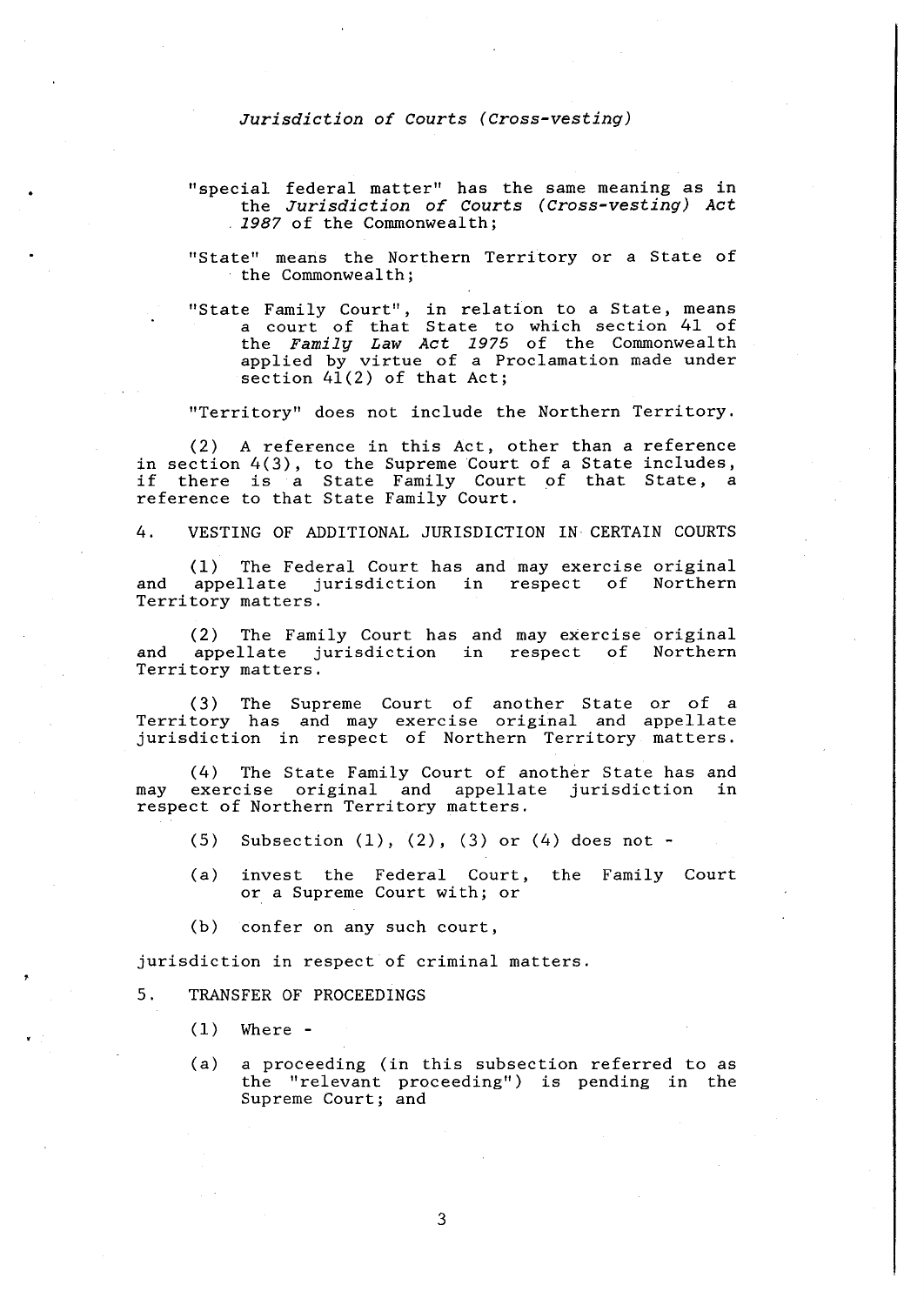- (b) it appears to the Supreme Court that
	- (i) the relevant proceeding arises out of, or is related to, another proceeding pending in the Federal Court or the Family Court In the rederar court of the raminy court<br>and it is more appropriate that the relevant proceeding be determined by the Federal Court or the Family Court;
	- (ii) having regard to
		- (A) whether, in the opinion of the Supreme Court, apart from this Act and *a* law of the Commonwealth or another State relating to cross-vesting of jurisdiction and apart from an accrued jurisdiction of the Federal Court or<br>the Family Court, the relevant the Family Court, the relevant proceeding or *a* substantial part of the relevant proceeding would have been incapable of being instituted in the Supreme Court and capable of being instituted in the Federal Court or the Family Court;
			- (B) the extent to which, in the opinion of the Supreme Court, the matters for determination in the relevant proceed-<br>ing are matters arising under or are matters arising under or involving questions as to the application, interpretation or validity of a law of the Commonwealth and not within the jurisdiction of the Supreme Court apart from this Act and *a* law of the Commonwealth or another State relating to cross-vesting of jurisdiction; and

(C) the interests of justice,

it is more appropriate that the relevant proceeding be determined by the Federal .<br>Court or the Family Court, as the case may be; or

(iii) it is otherwise in the interests of justice that the relevant proceeding be determined by the Federal Court or the Family Court,

the Supreme Court shall transfer the relevant proceeding to the Federal Court or the Family Court, as the case may be.

- (2) Where -
- (a) *a* proceeding (in this subsection referred to as the "relevant proceeding") is pending in the Supreme Court (in this subsection referred to as the "first court"); and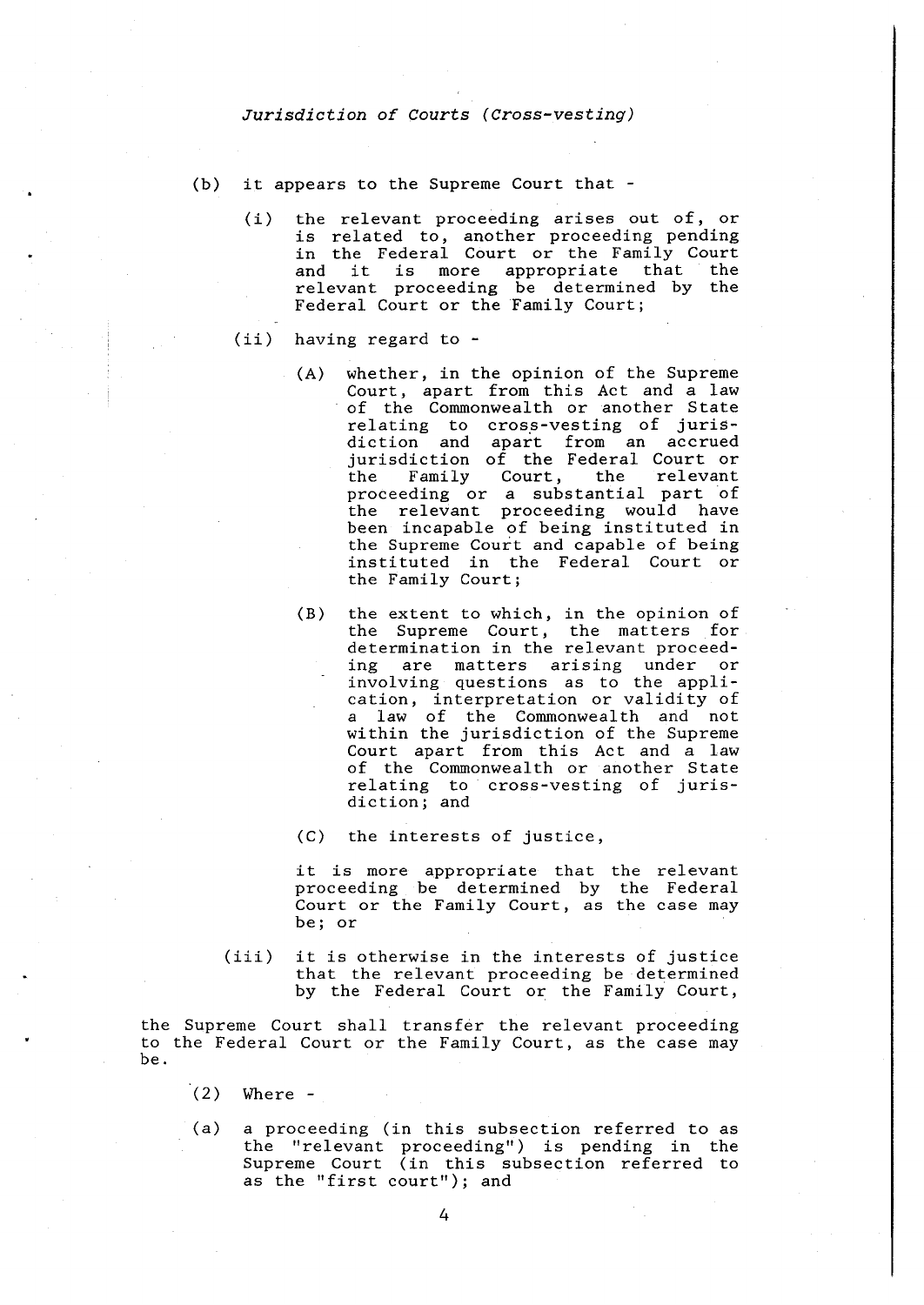- (b) it appears to the first court that
	- (i) the relevant proceeding arises out of, or is related to, another proceeding pending in the Supreme Court of another State or of a Territory and it is more .appropriate that the relevant proceeding be determined by that other Supreme Court;
	- (ii) having regard to
		- (A) whether, in the opinion of the first court, apart from this Act and a law of the Commonweal th or another State relating to cross-vesting of juris-<br>diction, the relevant proceeding or a diction, the relevant proceeding or *a* substantial part of the relevant proceeding would have been incapable of being instituted in the first court and capable of being instituted in the Supreme Court of another State or Territory;
		- (B) the extent to which, in the opinion of the first court, the matters for determination in the relevant proceeding are matters arising under or involving questions as to the<br>application, interpretation or application, interpretation or validity of a law of that other State or Territory and not within the jurisdiction of the first court apart from this Act and a law of the Commonwealth or another State relating to cross-vesting of jurisdiction; and
		- (C) the interests of justice,

it is more appropriate that the relevant proceeding be determined by that other Supreme Court; or

(iii) it is otherwise in the interests of justice that the relevant proceeding be determined by the Supreme Court of another State or of a Territory,

the first court shall transfer the relevant proceeding to that other Supreme Court.

- (3) Where -
- (a) a proceeding (in this subsection referred to as the "relevant proceeding") is pending in the Supreme Court of another State or of a Territory (in this subsection referred to as the "first court"); and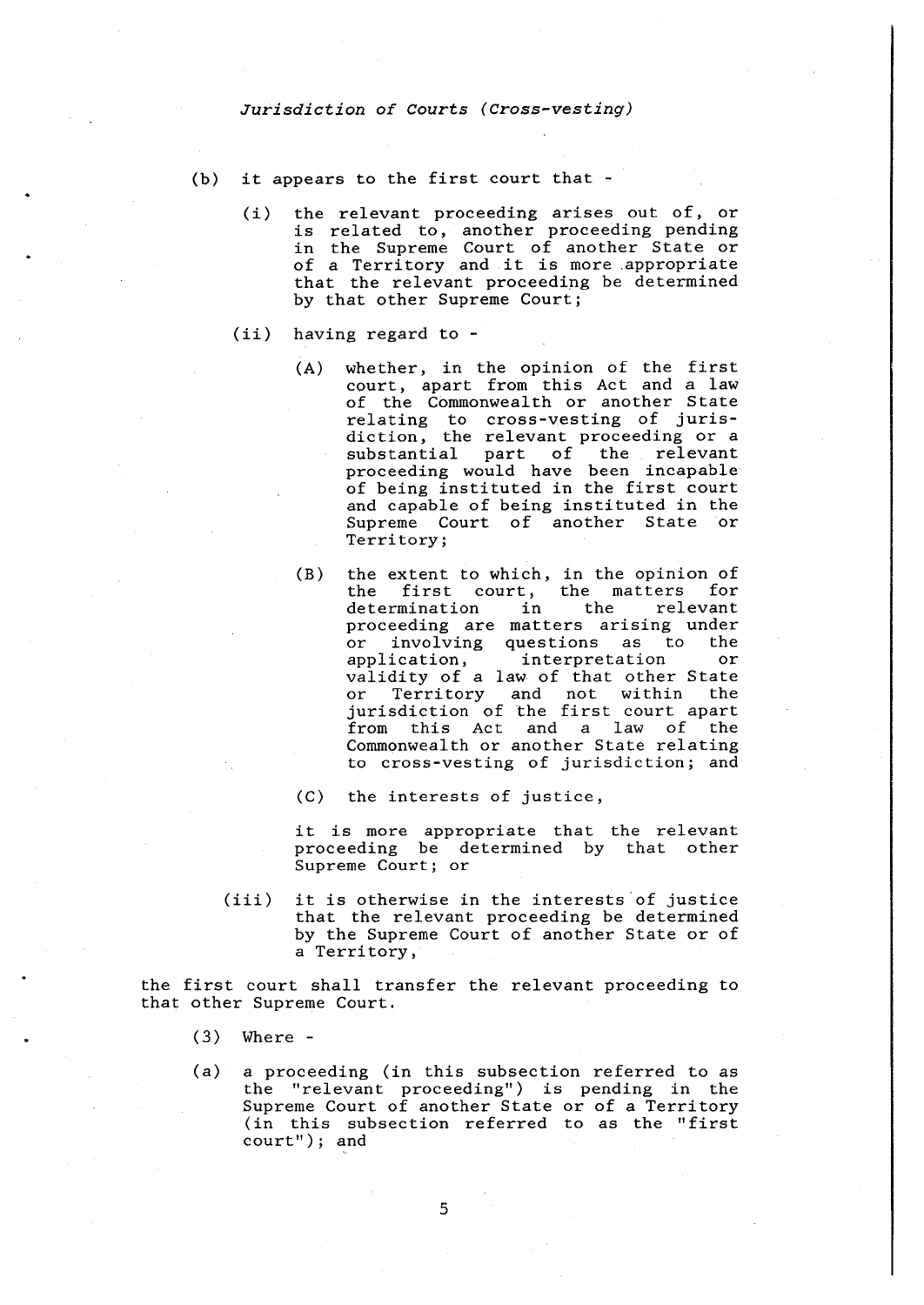- (b) it appears to the first court that
	- (i) the relevant proceeding arises out of, or is related to, another proceeding pending in the Supreme Court of the Northern Territory and it is more appropriate that the relevant proceeding be determined by<br>the Supreme Court of the Northern  $\text{Court}$  of Territory;
	- (ii) having regard to
		- (A) whether, in the opinion of the first court, apart from this Act and a law of the Commonwealth or another State relating to cross-vesting of jurisdiction, the relevant proceeding or a substantial part of the relevant proceeding would have been incapable of being instituted in the first court and capable of being instituted in the Supreme Court of the Northern Territory;
		- (B) the extent to which, in the opinion of the first court, the matters for<br>determination in the relevant determination proceeding are matters arising under or. involving questions as to the application, interpretation or validity of a law of the State and not within the jurisdiction of the first court apart from this Act and a law of the Commonwealth or another State relating to cross-vesting of jurisdiction; and
		- (C) the interests of justice,

it is more appropriate that the relevant proceeding be determined by the Supreme Court of the Northern Territory; or

(iii) it is otherwise in the interests of justice that the relevant proceeding be determined by the Supreme Court of the Northern Territory,

the first court shall transfer the relevant proceeding to the Supreme Court of the Northern Territory.

- (4) Where -
- (a) a proceeding (in this subsection referred to as the "relevant proceeding") is pending in the Federal Court or the Family Court (in this subsection referred to as the "first court"); and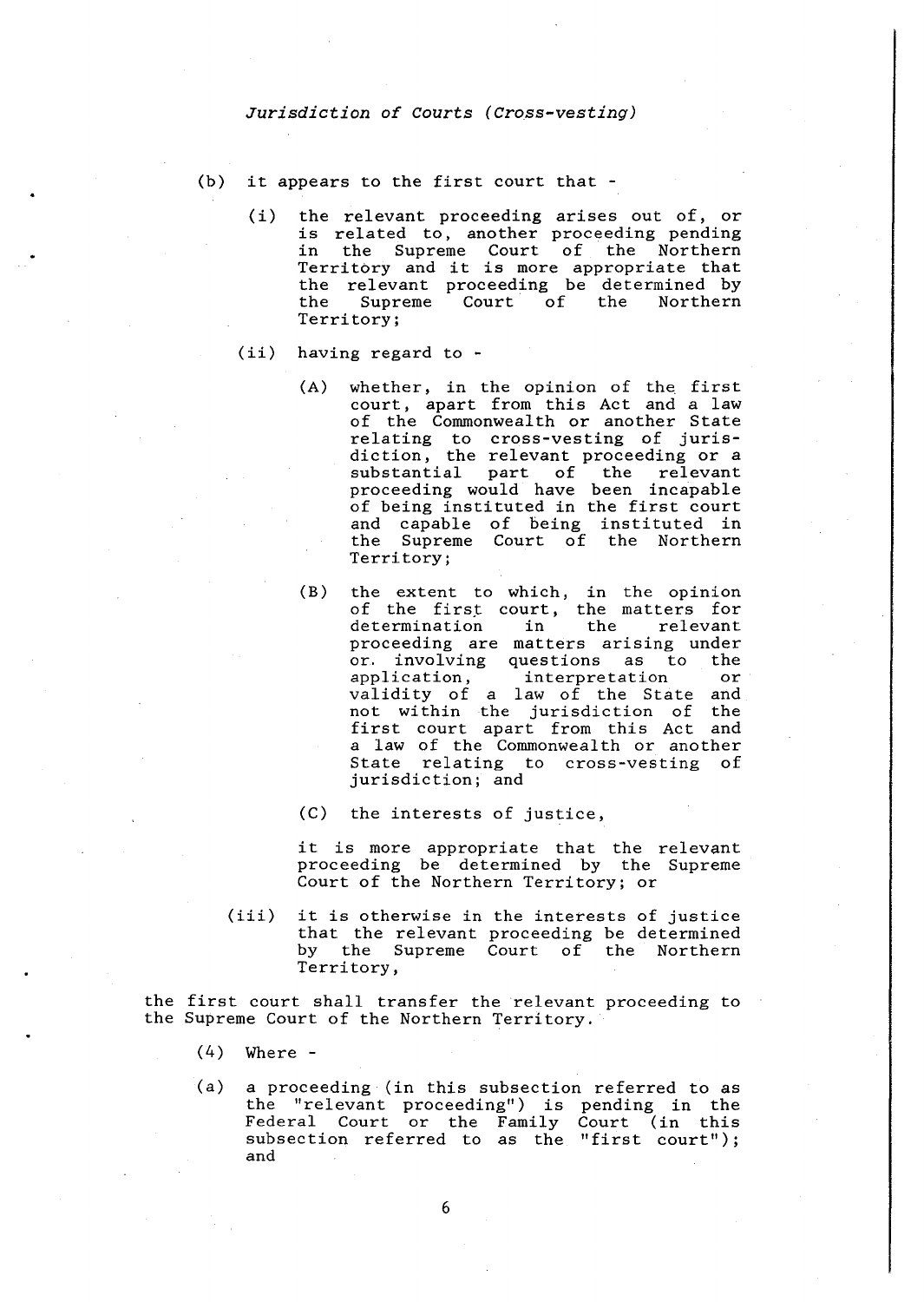- (b) it appears to the first court that
	- (i) the relevant proceeding arises out of, or is related to, another proceeding pending in the Supreme Court and it is more appropriate that the relevant proceeding be determined by the Supreme Court;
	- (ii) having regard to
		- (A) whether, in the opinion of the first court, apart from this Act and a law of the Commonwealth or another State relating to cross-vesting of jurisdiction, the relevant proceeding or a substantial part of the relevant proceeding would have been incapable of being instituted in the first court and capable of being instituted in the Supreme Court;
		- (B) the extent to which, in the opinion of the first court, the matters for determination in the relevant determination in the relevant<br>proceeding are matters arising under or involving questions as to the<br>application, interpretation or interpretation or validity of a law of the State and not within the jurisdiction of the first court apart from this Act and a law of the Commonwealth or another State relating to cross-vesting of jurisdiction; and
		- (C) the interests of justice,

it is more appropriate that the relevant proceeding be determined by the Supreme Court; or

(iii) it is otherwise in the interests of justice that the relevant proceeding be determined by that other court,

the first court shall transfer the relevant proceeding to the Supreme Court.

- (5) Where -
- (a) a proceeding (in this subsection referred to as the "relevant proceeding") is pending in the Federal Court or the Family Court (in this subsection referred to as the "first court"); and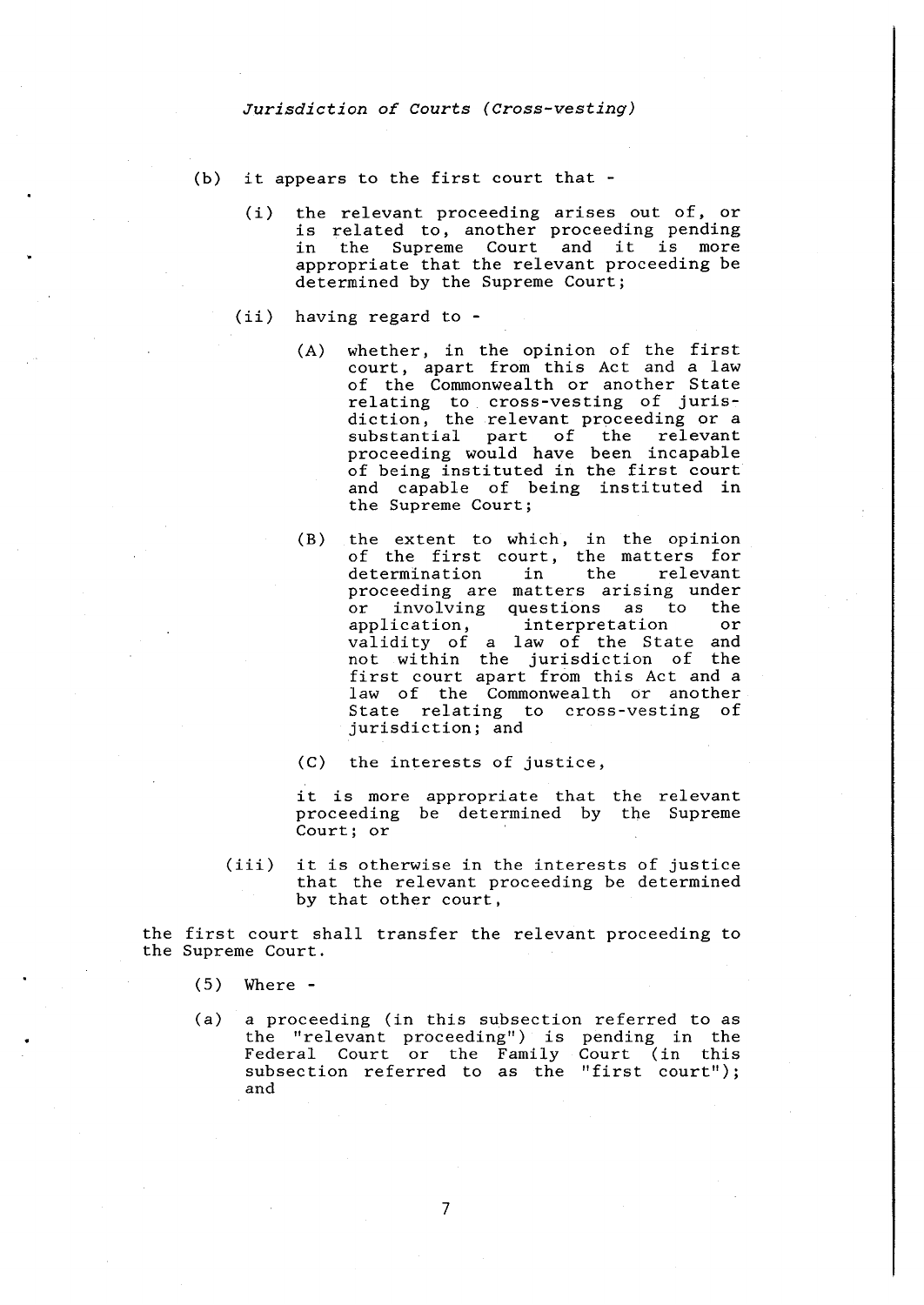- (b) it appears to the first court that
	- ( i) the relevant proceeding arises out of, or is related to, another proceeding pending in the other of the courts referred to in<br>paragraph (a) and it is more appropriate that the relevant proceeding be determined by the other of the courts referred to in paragraph (a); or
	- (ii) it is otherwise in the interests of justice that the relevant proceeding be determined by the other of the courts referred to in paragraph (a) ,

the first court shall transfer the relevant proceeding to that other court:

- (6) Where -
- (a) a court (in this subsection referred to as the "first court") transfers a proceeding to another court under a law or laws relating to crossvesting of jurisdiction; and
- (b) it appears to the first court that
	- (i) there is another proceeding pending in the first court that arises out of, or is related to, the first-mentioned proceeding; and
	- (ii) it is in the interests of justice that the other proceeding be determined by other court,

the first court shall transfer the other proceeding to the other court.

(7) A court may transfer a proceeding under this section on the application of a party to the proceeding, of its own motion or on the application of the Attorney-General of the Commonwealth or of a State or Territory.

(8) A person who is entitled to practise as a barrister or solicitor, or as both a barrister and a pairister of solicitor, of as both a barrister and a<br>solicitor, in a court has, if a proceeding (in this subsection referred to as the "transferred proceeding") in that court is transferred to another court under a law or laws relating to cross-vesting of jurisdiction, the same entitlement to practise in relation to -

- (a) the transferred proceeding; and
- (b) any other proceeding out of which the transany benefic proceeding one of antish the cranserred proceeding arrows of the mirem end crains proceeding that is to be determined together with the transferred proceeding,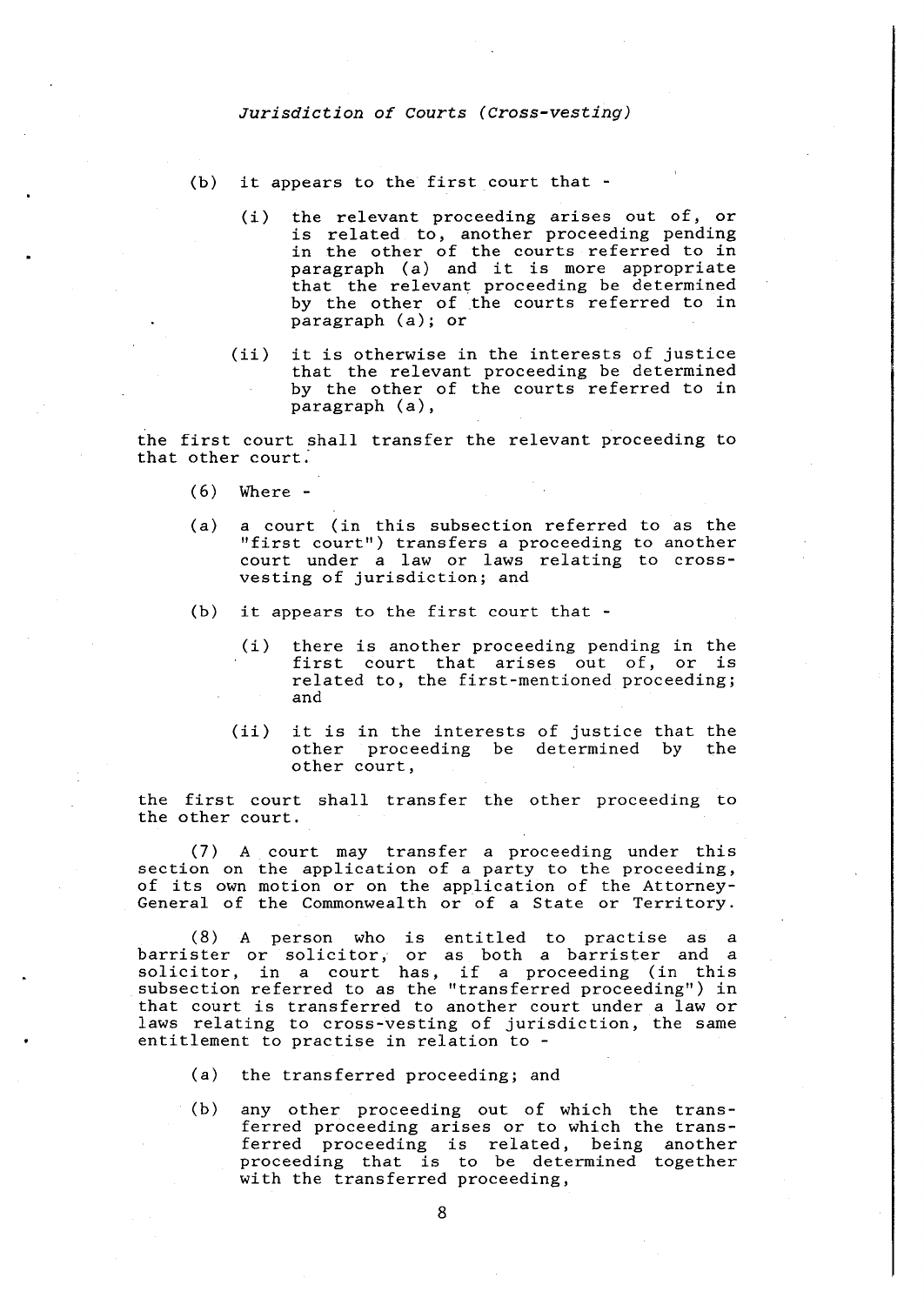in the other court other court were a jurisdiction. that the Federal person would have .<br>court exercising if the Federal

# 6. SPECIAL FEDERAL MATTERS

(1) Where a matter for determination in a proceeding that is pending in the Supreme Court is a special Federal matter, the Supreme Court shall transfer the proceeding to the Federal Court unless the Supreme Court makes an order that the proceeding be determined by the Supreme Court.

(2) The Supreme Court shall not make an order under subsection (1) that the Court determine a proceeding unless it appears to the Supreme Court that, by reason of the particular circumstances of the case -

- (a) it is not appropriate that the proceeding be transferred to the Federal Court; and
- (b) it is appropriate that the Supreme Court determine the proceeding,

( 3) Where the Supreme Court makes an order under subsection (1) in relation to a proceeding, it is the duty of the Supreme Court not to proceed to determine the proceeding until it is satisfied that -

- (a) a notice in writing stating that the order has been made and specifying the nature of the special federal matter for determination in the proceeding has been given to the Attorney-General of the Commonwealth; and
- (b) a reasonable time has elapsed since the giving of the notice for consideration by the Attorney-General of the Commonwealth of the question whether action should be taken under subsection (6) in relation to the proceeding.

(4) For the purposes of this section, the Supreme Court may -

- (a) adjourn for such time as it thinks necessary a proceeding referred to in subsection (1) that is pending and may make such order as to costs in relation to an adjournment as it thinks fit; and
- ( b) direct a party to the proceeding to give a notice in accordance with subsection (3).

(5) Nothing in this section prevents the Supreme Court granting urgent relief of an interlocutory nature where it is in the interests of justice to do so.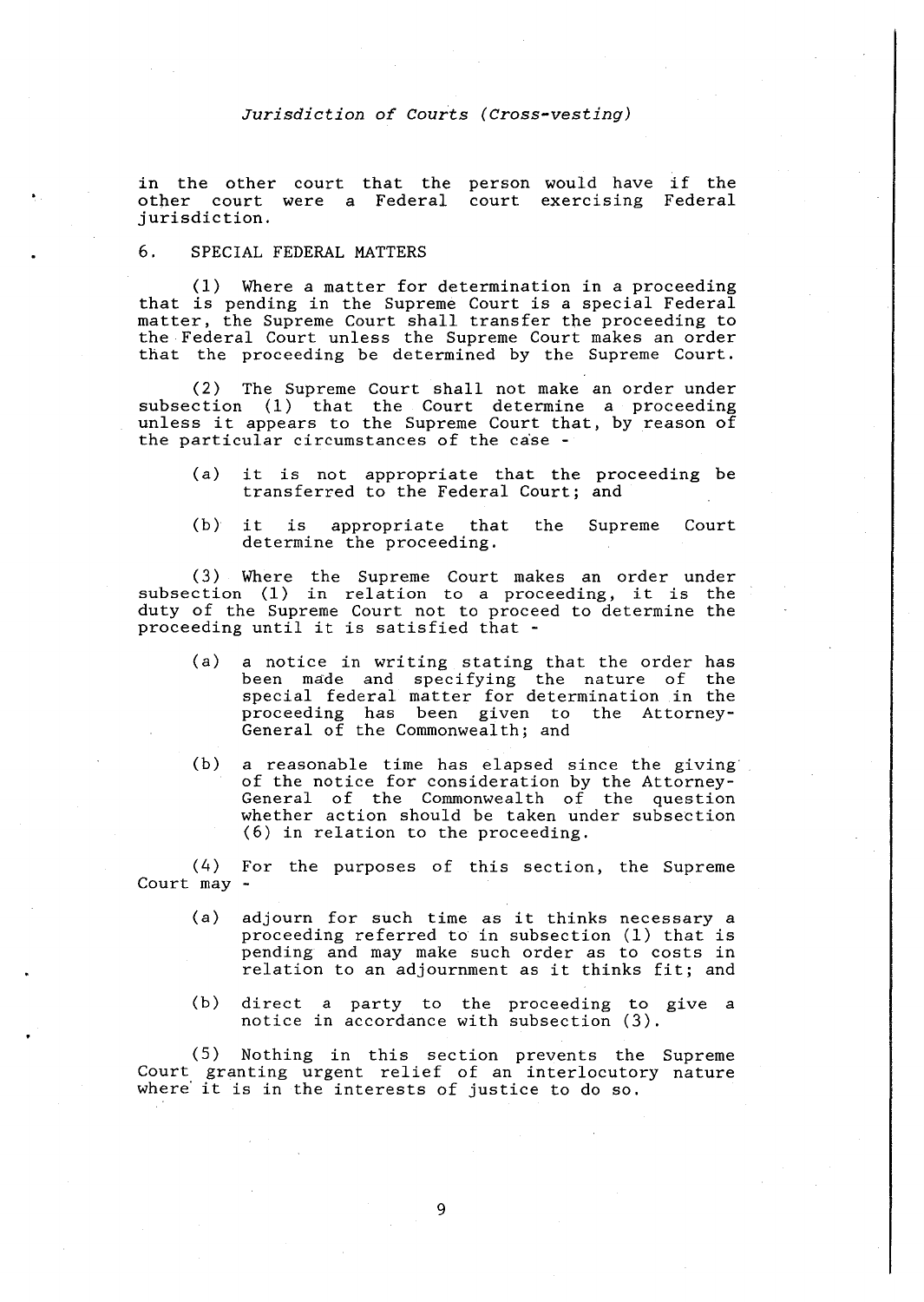(6) The Attorney-General of the Commonwealth may request the Supreme Court to transfer to the Federal Court a proceeding referred to in subsection (1) that is pending and, where such a request is made, the Supreme Court shall transfer the proceeding to the Federal Court.

( 7) Where, through inadvertence, the Supreme Court determines a proceeding subsection (1) without of the kind referred to in

- (a) the Supreme Court making an order under that subsection that the proceeding be determined by it; or
- (b) a notice in accordance with subsection (3) being given to the Attorney-General of the Commonwealth in relation to the proceeding,

nothing in this section invalidates the decision of the Supreme Court.

(8) This section does not apply to a proceeding by way of appeal that is instituted in the Full Court of the Supreme Court if -

- (a) the court the decision of which is the of the appeal had made an order under tion (1) in relation to the special matter; and subject subsec-Federal
- (b) the Attorney-General of the Commonwealth did not request the court referred to in paragraph (a) to transfer the proceeding to the Federal Court.

#### 7. INSTITUTION AND HEARING OF APPEALS

(1) An appeal shall not be instituted from a decision of a single judge of the Federal Court or the Family Court to the Full Court of the Supreme Court.

(2) An appeal shall not be instituted from the Federal Court or the Family Court to the other of those courts.

(3) Where it appears that the only matters for determination in a proceeding by way of an appeal from a decision of a single judge of the Supreme Court are matters other than matters arising under an Act specified in the Schedule to the Jurisdiction of Courts (Crossvesting) Act 1987 of the Commonwealth, that proceeding shall be instituted only in, and shall be determined only by, the Full Court of the Supreme Court.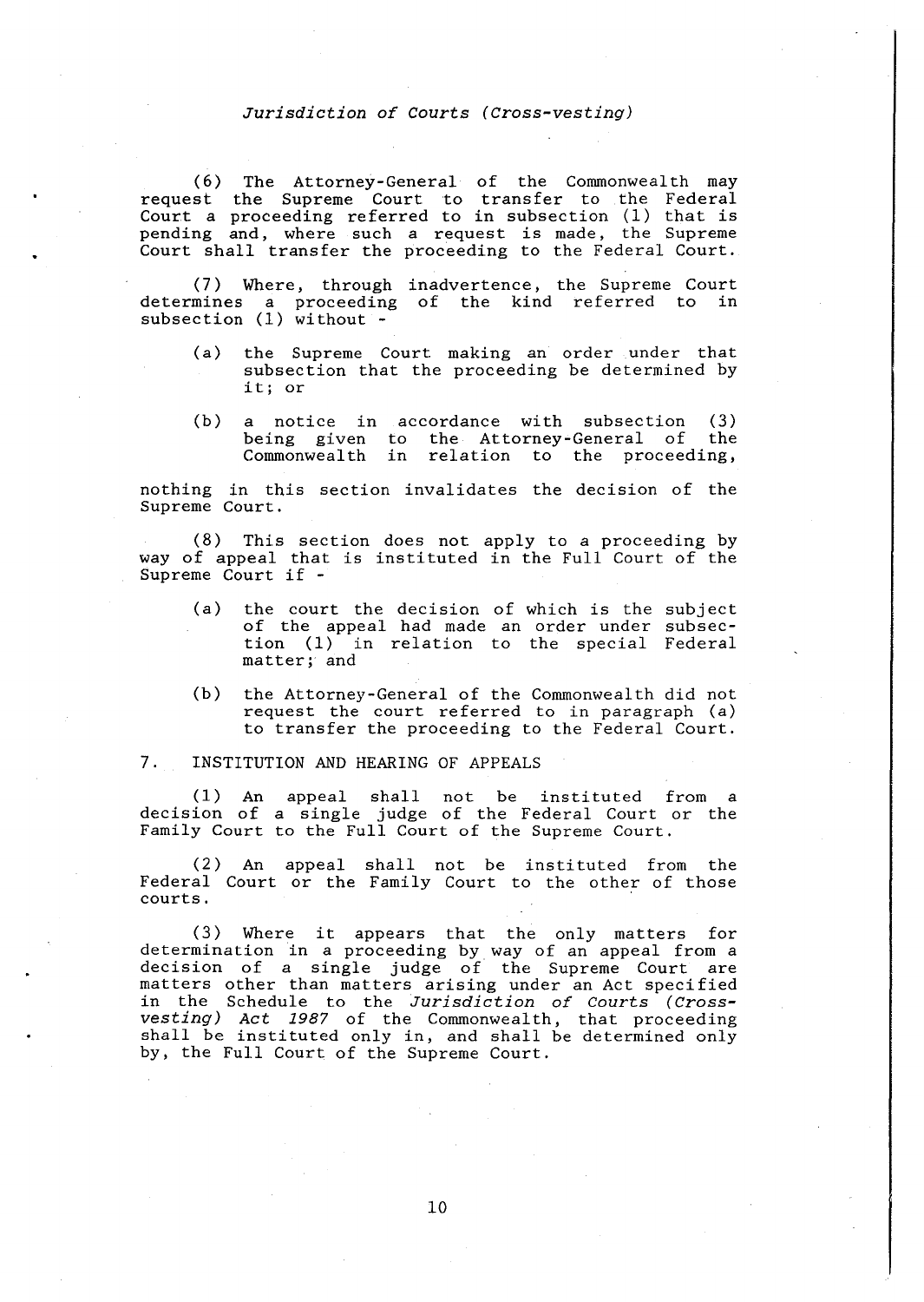(4) Subject to subsections (6) and (7), where it appears that a matter for determination in a proceeding by way of an appeal from a decision of a single judge of the Supreme Court (not being a proceeding to which subsection (5) applies) is a matter arising under an Act specified in the Schedule referred to in subsection (3), that proceeding shall be instituted only in, and shall be determined only by -

- (a) the Full Court of the Federal Court or of the Family Court, as the case requires; or
- $(b)$  with special leave of the High Court, the High Court.

(5) A proceeding by way of an appeal from a decision of a judge of a State Family Court, being a proceeding involving the determination of -

- (a) a matter arising under an Act specified in the Schedule referred to in subsection (3}; and
- (b) another matter -

may be dealt with as if no matter for determination in the proceeding were a matter arising under an Act specified in that Schedule.

- (6) Where -
- (a) the Full Court of the Supreme Court commences to hear a proceeding by way of an appeal; and
- (b) before the Court determines the proceeding, it appears to it that the proceeding is a proceeding to which subsection (4) applies,

it shall, unless the interests of justice require that it proceed to determine the proceeding, transfer the proceeding to the Full Court of the Federal Court or of the Family Court, as the case requires.

- (7) Where the Full Court of the Supreme Court -
- (a) determines a proceeding to which subsection (4) applies as mentioned in subsection (6); or
- (b) through inadvertence, determines a proceeding to which subsection (4) applies,

nothing in this section invalidates the decision of that Court.

- 8. ORDERS BY SUPREME COURT
	- $(1)$  Where -
	- (a) a proceeding (in this subsection called the "relevant proceeding") is pending in -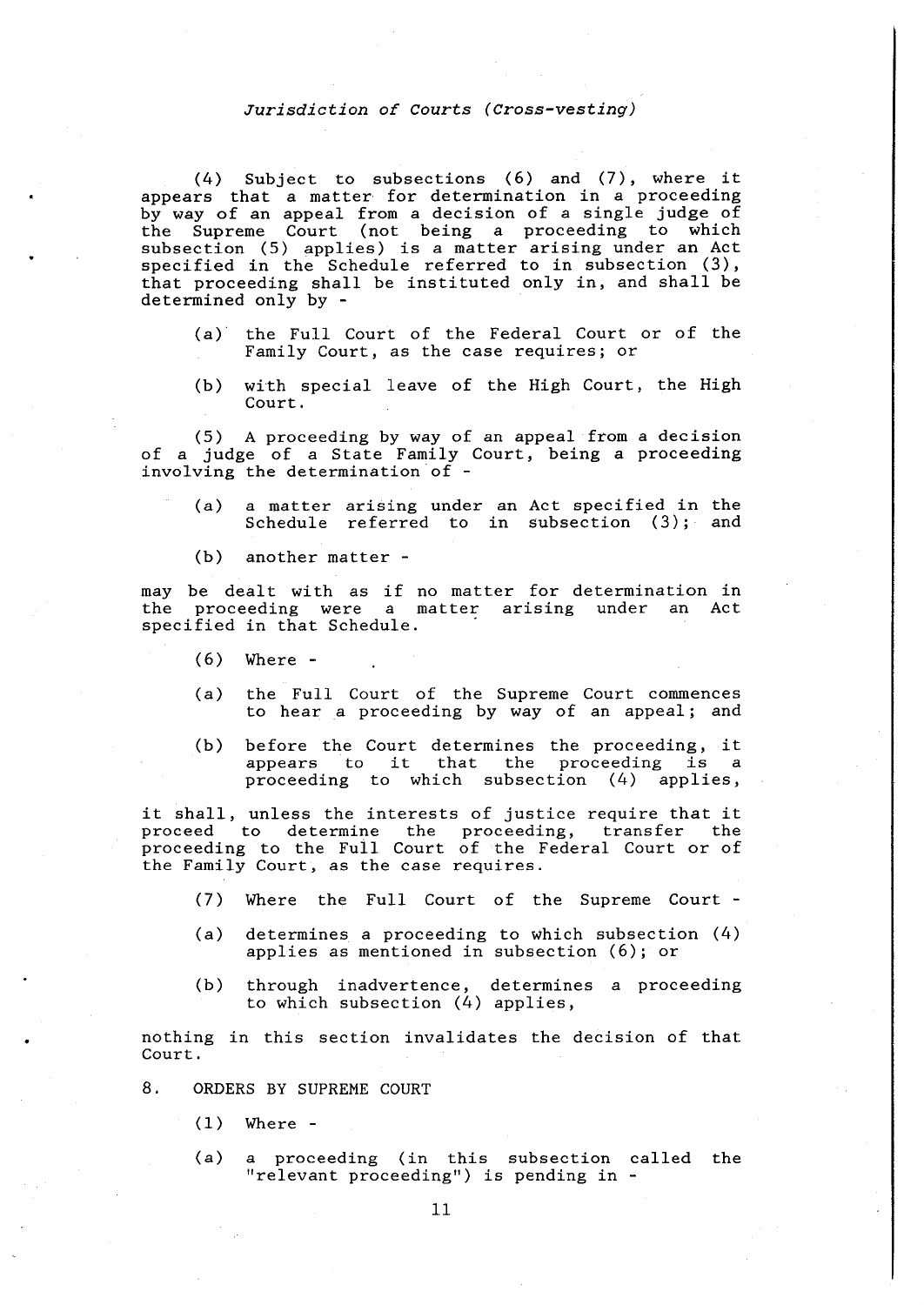- ( i) a *court,* other than the Supreme Court, of the State; or
- (ii) a tribunal established by or under an Act; and
- (b) it appears to the Supreme Court that
	- (i) the relevant proceeding arises out of, or is related to, another proceeding pending in the Federal Court, the Family Court, the Supreme Court of another State or of a Territory or a State Family Court and, if an order is made under this subsection in relation to the relevant proceeding, there<br>would be grounds on which the other be grounds on which proceeding could be transferred to the Supreme Court; or
	- (iii) an order should be made under this subsection in relation to the relevant proceeding so that consideration can be given to whether the relevant proceeding should be transferred to another court,

the Supreme Court may, on the application of a party to the. relevant proceeding or of its own motion, make an order removing the relevant proceeding to the Supreme Court.

(2) Where an order is made under subsection (1) in relation to a proceeding, this Act applies in relation to the proceeding as if it were a proceeding pending in the Supreme Court.

( 3) Where a proceeding is removed to the Supreme Court in accordance with an order made under subsection (1), the Supreme Court may, if it considers it appropriate to do so, remit the proceeding to the court or tribunal from which the proceeding was removed.

9. EXERCISE OF JURISDICTION PURSUANT TO CROSS-VESTING LAWS

The Supreme Court may -

- (a) exercise jurisdiction (whether original or appellate) conferred on that Court by this Act or a law of the Commonwealth or a State relating to cross-vesting of jurisdiction; and
- (b) hear and determine a proceeding transferred to that Court under this Act or such a law.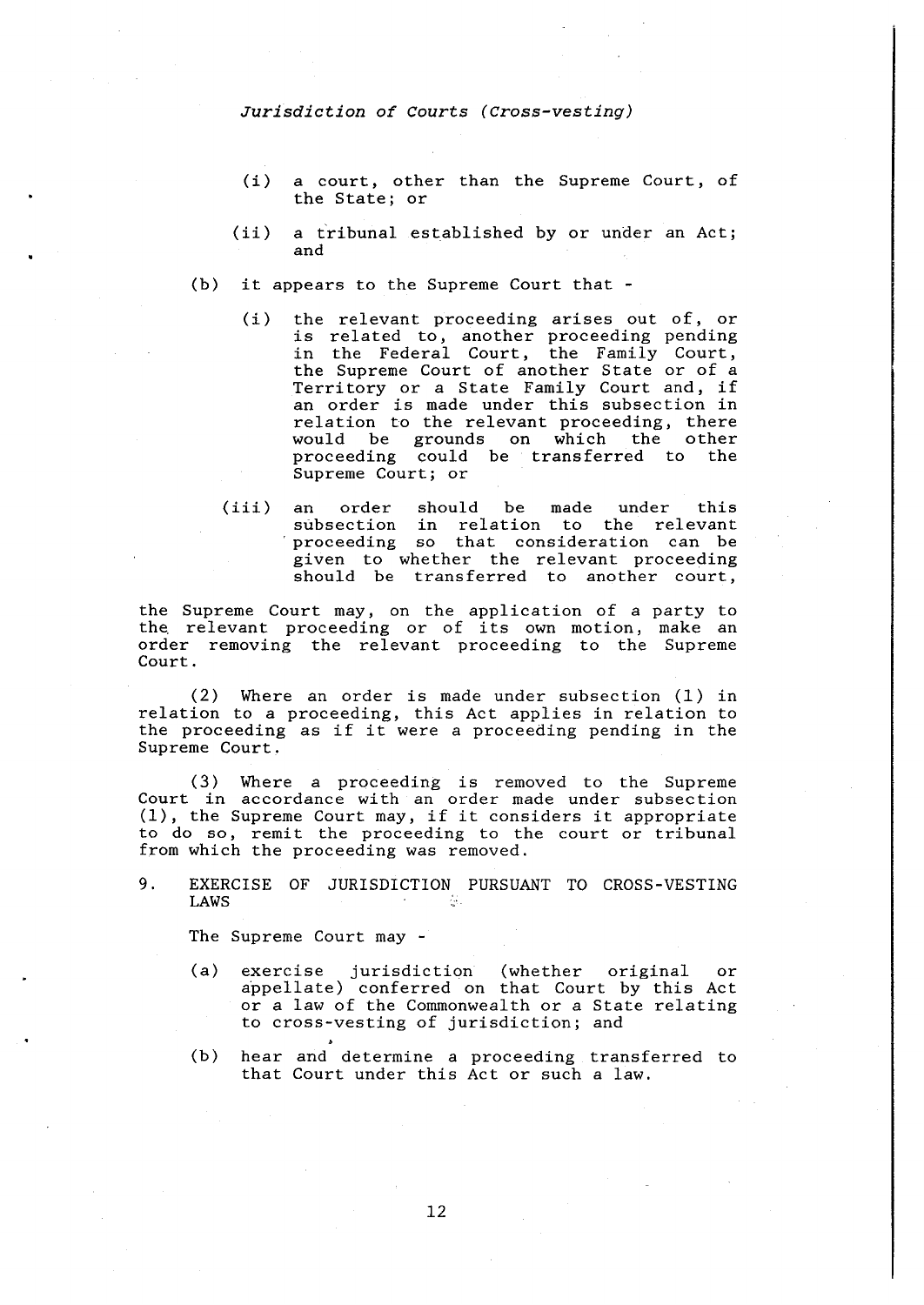10. TRANSFER OF MATTERS ARISING UNDER DIVISION 1 OR lA OF PART V OF *TRADE PRACTICES ACT* 

Where -

- (a) a proceeding is pending in the Federal Court, the Family Court, the Supreme Court or the Supreme Court of another State or of a Territory;
- (b) a matter for determination in the proceeding is a matter arising under Division 1 or 1A of Part V of the *Trade Practices Act 1974* of the Commonwealth;
- (c) no matter for determination in the proceeding is a special federal matter;
- (d) the proceeding is not a proceeding by way of an appeal from a judgment of a court; and
- (e) a court of the State, other than the Supreme Court, has jurisdiction in respect of all matters for determination in the proceeding,

the court referred to in paragraph (a) may, on the application of a party to the proceeding or of its own motion, transfer the proceeding to the court referred to in paragraph (e).

#### 11. CONDUCT OF PROCEEDINGS

(1) Where it appears to a court that the court will, or will be likely to, in determining a matter for determination in a proceeding, be exercising jurisdiction invested or conferred by this Act or by a law of the Commonwealth or another State relating to cross-vesting of jurisdiction -

- (a) subject to paragraphs (b) and (c), the court shall, in determining that matter, apply the law in force in the State or Territory in which the court is sitting (including choice of law rules);
- (b) subject to paragraph (c), if that matter is a right of action arising under a written law of another State or of a Territory, the court shall, in determining that matter, apply the written and unwritten law of that other State or of that Territory; and
- (c) the rules of evidence and procedure to be applied in dealing with that matter shall be such as the court considers appropriate in the circumstances, being rules that are applied in a superior court in Australia or in an external Territory of Australia.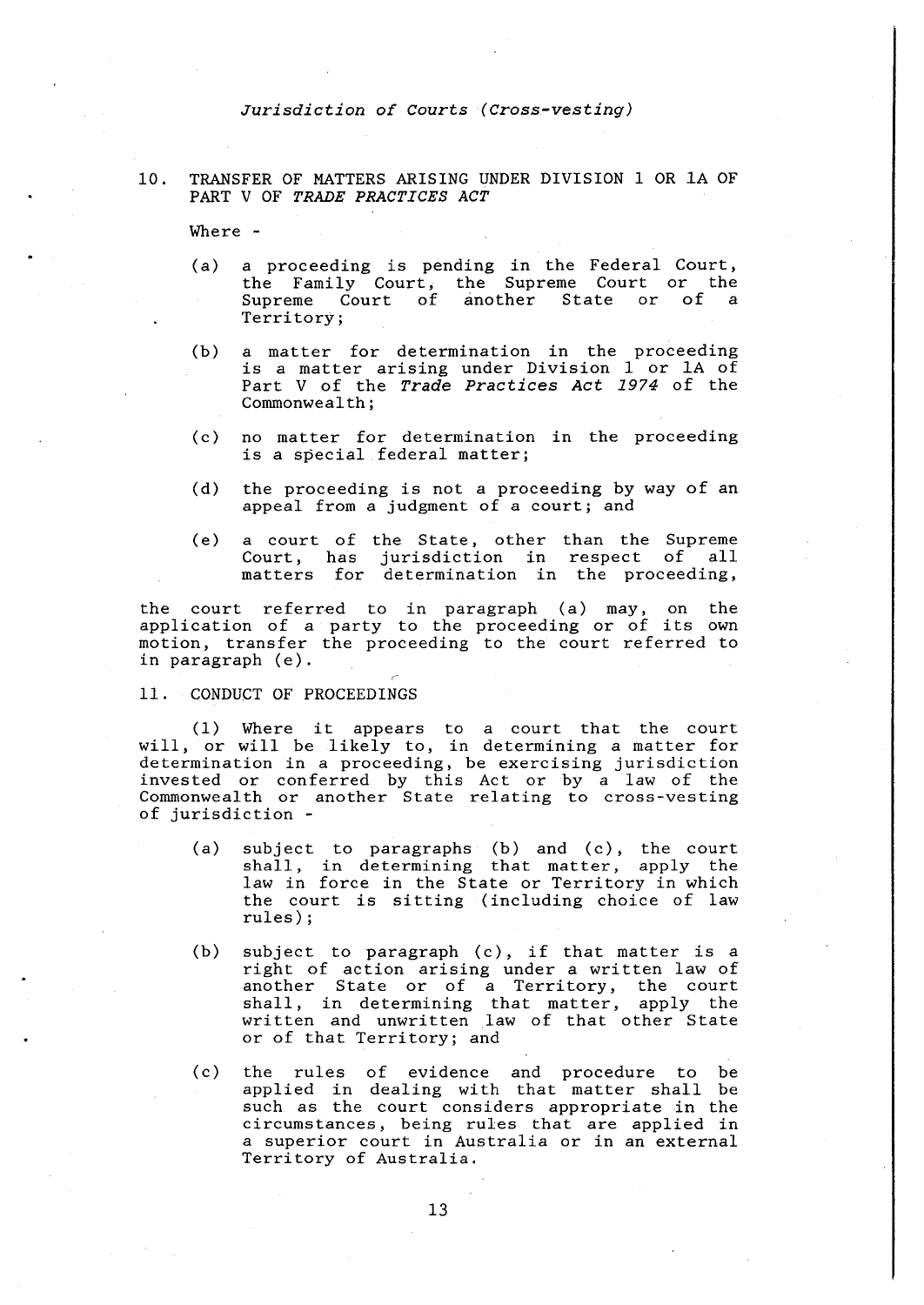(2) The reference in subsection  $(1)(a)$  to the State or Territory in which the court is sitting is, in relation to the Federal Court or the Family Court, a reference to the State or Territory in which any matter for determination in the proceeding was first commenced in or transferred to that court.

(3) Where a proceeding is transferred or removed to *a* court (in this subsection referred to as the "transferee court") from another court (in this subsection referred to as the "transferor court"), the transferee court shall deal with the proceeding as if, subject to any order of the transferee court, the steps that had been taken for the purposes of the proceeding in the transferor court (including the making of an order), or similar steps, had been taken in the transferee court.

#### 12. ORDERS AS TO COSTS

Where a proceeding is transferred or removed to a court, that court may make an order as to costs that relate to the conduct of the proceeding before the transfer or removal if those costs have not already been dealt with by another court.

13. LIMITATION ON APPEALS

An appeal does not lie from a decision of a court -

- (a) in relation to the transfer or removal of a proceeding under this Act; or
- (b) as to which rules of evidence and procedure are to be applied pursuant to section  $11(1)$ .

#### 14. ENFORCEMENT AND EFFECT OF JUDGMENTS

(1) A judgment of the Federal Court or the Family Court that is given, in whole or in part, in the exercise of jurisdiction conferred by a law or laws relating to cross-vesting of jurisdiction is enforceable in the Northern Territory as if the judgment had been given entirely in the exercise of the jurisdiction of that court apart from any such law.

(2) A judgment of the Supreme Court that is given, in whole or in part, in the exercise of jurisdiction conferred by a law or laws relating to cross-vesting of jurisdiction is enforceable in the Northern Territory as if the judgment had been given entirely in the exercise of the jurisdiction of the Supreme Court apart from any such law.

- $(3)$  Where -
- (a) a provision of a law of the Northern Territory (not being a law relating to the enforcement of judgments) refers to a thing done by the Supreme Court; and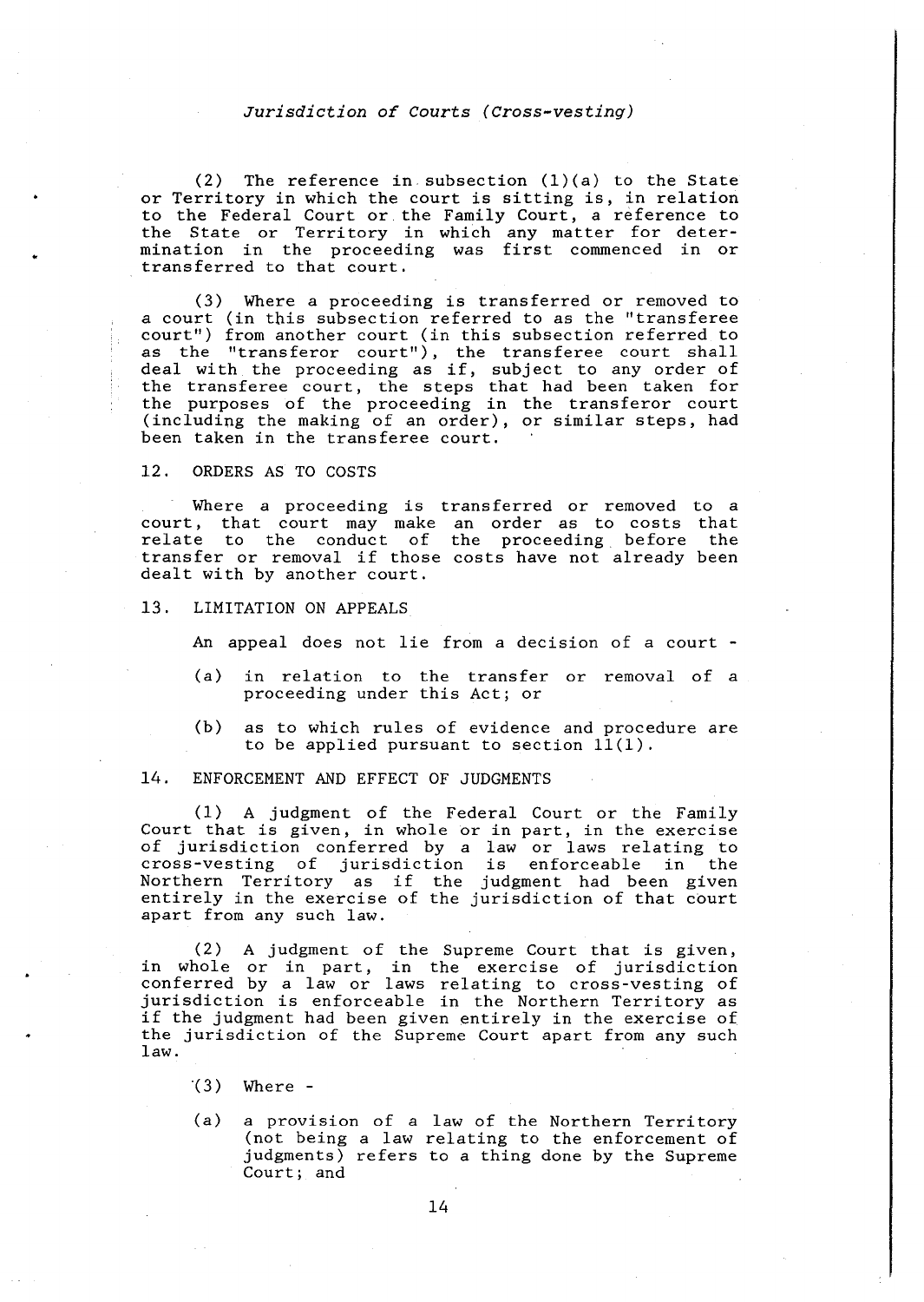#### (b) that thing is done by another court in exercise of jurisdiction conferred by this Act,

the reference in that provision to the Supreme Court shall be read as a reference to that other court.

#### 15. SUSPENSION OR CESSATION OF OPERATION OF ACT

(1) Subject to subsection (2), the Administrator may, if a notice has not been published under subsection (4), by notice in the *Gazette,* declare that the operation of this Act is suspended from a day (being a day not earlier than 3 years after the commencement of this Act) specified in the notice and, where such a notice is published this Act ceases to be in force from that day until a notice is published under subsection (3) revoking the first-mentioned notice.

(2) The Administrator shall not make a notice under subsection (1) having effect from a particular day unless satisfied that the Attorney-General has given notice of his or her intention to seek the making of such a notice to the Commonwealth and to each other State (other than a State in relation to which a notice under subsection (5) has been made) not earlier than 6 months before that day.

(3) Where the Administrator has made a notice under subsection (1), he may, by notice in the *Gazette,* revoke the first-mentioned notice.

(4) Where the Administrator is satisfied that the Acts of the Commonwealth and other States relating to cross-vesting of jurisdiction are not effective to invest the Supreme Court of the Northern Territory with, or confer on that Court, jurisdiction of the Federal Court, the Family Court or a Supreme Court of another State or of a Territory, the Administrator may, by notice in the *Gazette,* declare that this Act shall, on a day specified in the notice, cease to be in force and, where such a notice is published, this Act ceases to be in force on that day.

(5) Where the Administrator is satisfied that an Act of the Commonwealth or another State relating to crossvesting of jurisdiction has been repealed, rendered inoperative, suspended or altered in a substantial manner, the Administrator may, by notice in the *Gazette,* declare that this Act shall, on a day specified in the notice, cease to be in force in relation to the Commonwealth or a Territory or in relation to that State and, where such a notice is published, this Act ceases to be in force in relation to the Commonwealth or a Territory or that State on that day.

- (6) Where -
- (a) the Administrator has published a notice under subsection (5) in relation to the Commonwealth or a Territory or a State; and